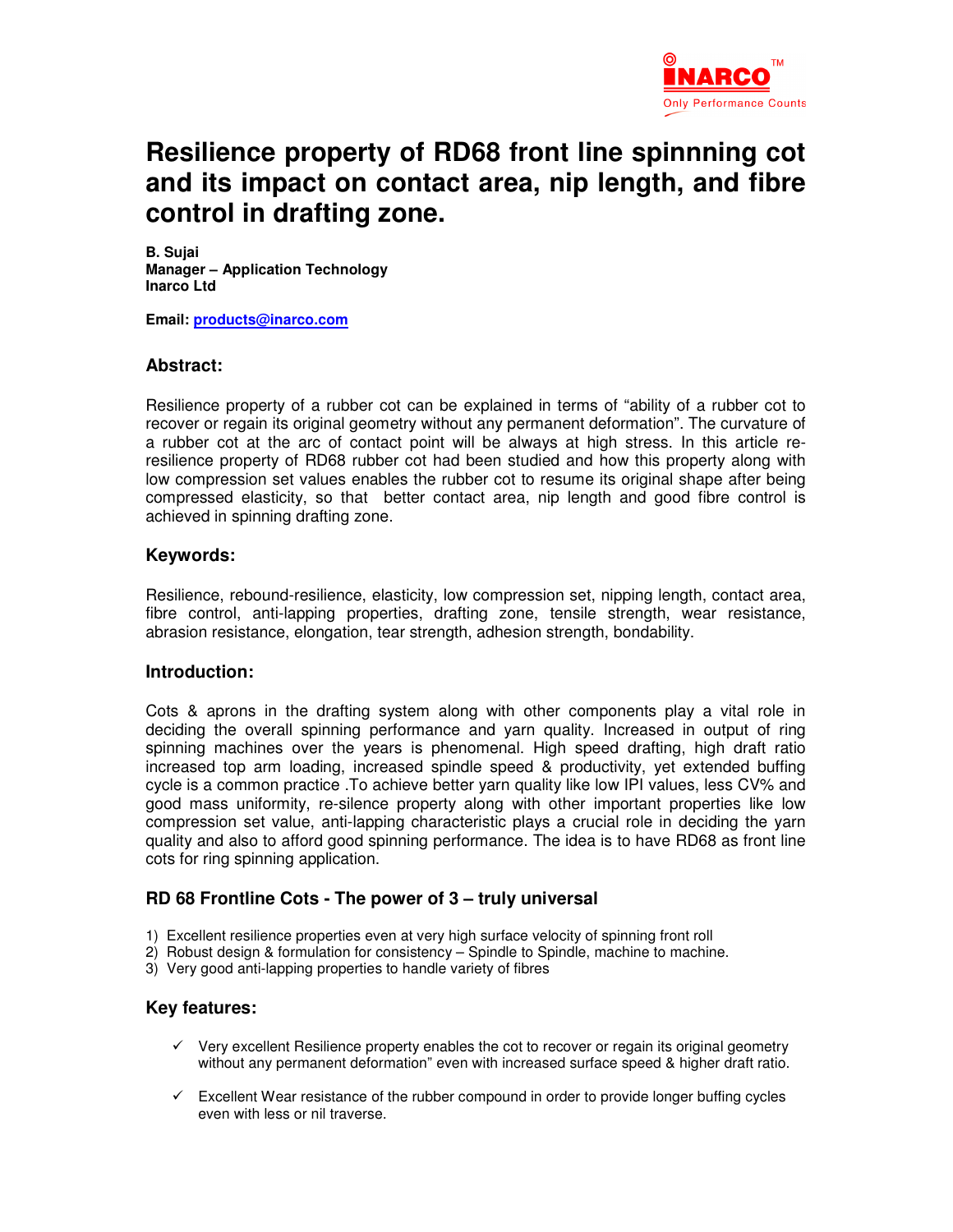

- $\checkmark$  Excellent anti lapping properties gives improved working performance under any condition suitable to handle variety of fibre.
- $\checkmark$  Ideal for Multi spinning application Suitable for cotton ring spinning, for compact spinning which includes SUSSEN ELITE, ZINSER, ROCOS, RIFA & COM4 spinning system.
- $\checkmark$  Ideal for Multi Fibre application for processing 100% cotton, Poly cotton blends, Coarse cotton including ring denim and tyre cord yarns

#### **Resilience property of a RD68 cot:**

In general re-silence may be defined as the property of a material that enables it to resume its original shape or position after being bent, stretched, or compressed; elasticity. In physics and engineering, resilience is defined as the capacity of a material to absorb energy when it is deformed elastically and then, upon unloading to have this energy recovered. In other words, it is the maximum energy per volume that can be elastically stored. It is represented by the area under the curve in the elastic region in the Stress-Strain diagram for normal materials. In rubber, resiliency may be defined as the ratio of the returned to the impressed energy i.e.., and resilience is a measure of the ability of the rubber vulcaunizates to return the energy used to deform it.

Re-silence property of a rubber cot can also be explained in terms of "ability of a rubber cot to recover or regain its original geometry without any permanent deformation". The curvature of a rubber cot at the arc of contact point will be always at high stress.



**Fig - 1**

Where 'X' is the wall thickness of the rubber cot measured diametrically opposite to arc of contact point with steel bottom roller

 $X - X'$  is the wall thickness of the rubber cot measured at the contact point with steel bottom roller .Under loaded condition  $X - X' < X$  this is due to the fact that rubber being an elastic material is compressed elastically by doing so, it absorbs the energy when it is deformed elastically and then upon relaxation it returns the energy back and original geometry is maintained. So, the relaxation time is a very important factor that determines the ultimate recovery of rubber surface upon unloading.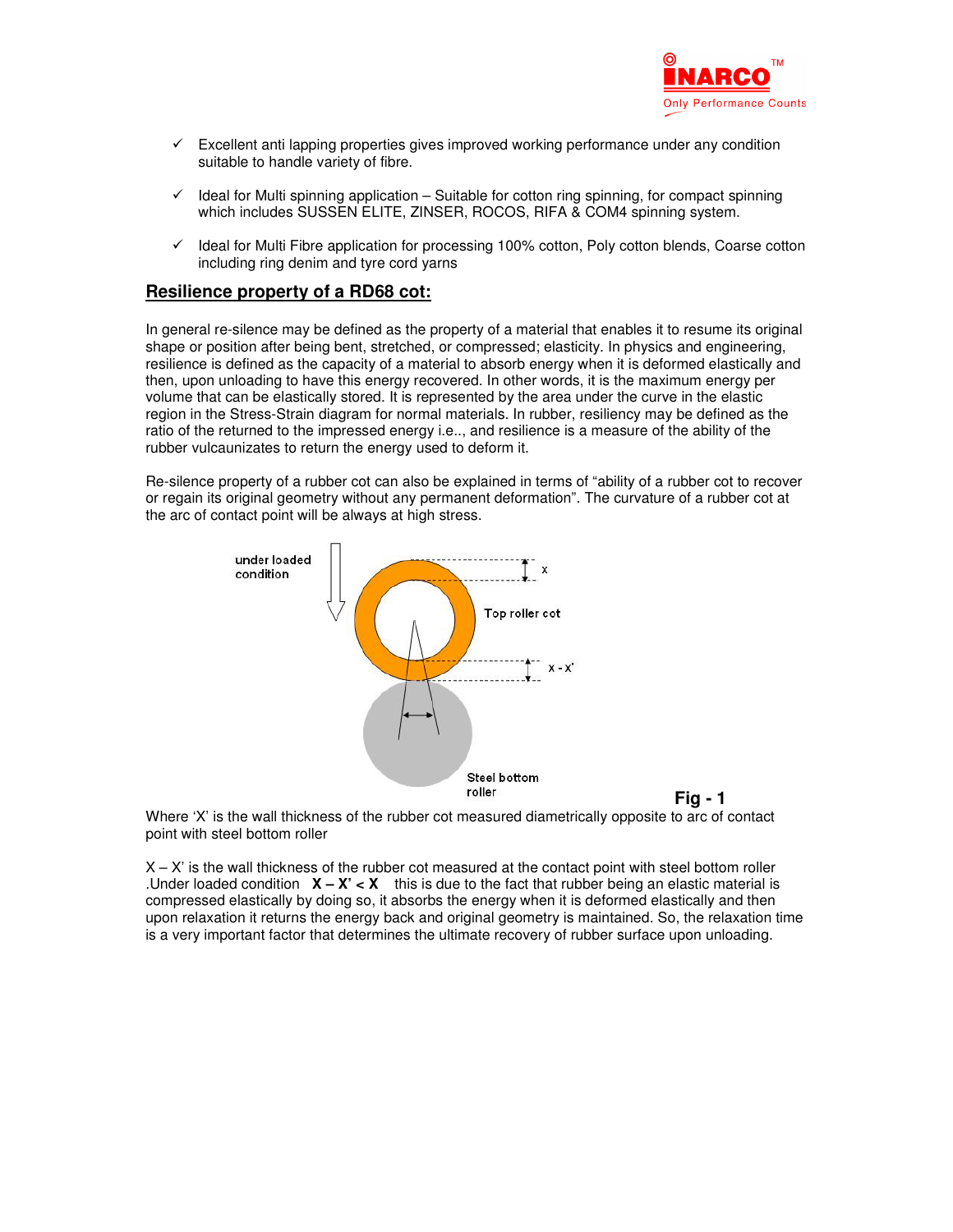



area or nipping length maintained with steel bottom roller will be higher as like any 63° or 65° cot. Due to these unique properties even at high front roller speeds better fibre control takes places in drafting zone with improved yarn evenness and low IPI values.

Even though RD68 cot measures 68° Shore A hardness due to its increased

compression set values the contact

resilience property and low

condition

**Comparison trial test reports Table - 1**

**Fig -2**

| Parameter                                        | <b>Rieter Com4 Spinning system</b> |                 |                 |             |
|--------------------------------------------------|------------------------------------|-----------------|-----------------|-------------|
| count                                            | 50/1 DX Com4                       |                 | 80/1 DX Com4    |             |
| Front Cot                                        | <b>GR266/AF</b>                    | Competition     | <b>GR266/AF</b> | Competition |
| Nip Cot                                          | <b>RD 68/AF</b>                    | Competition     | <b>RD 68/AF</b> | Competition |
| RF Make / No                                     | K 43 Spl's Position 503-603        |                 |                 |             |
|                                                  |                                    |                 |                 |             |
| <b>UT3 Results</b>                               |                                    |                 |                 |             |
| Single thread                                    | 301.10                             | 299.60          | 174.95          | 176.90      |
| strength in (g)                                  |                                    |                 |                 |             |
| Strength Cv%                                     | 80.17                              | 8.47            | 12.06           | 9.45        |
| Elongation %                                     | 4.56                               | 4.26            | 3.42            | 3.83        |
| Elongation Cv%                                   | 7.19                               | 8.26            | 14.86           | 9.52        |
| <b>RKM</b>                                       | 25.49                              | 25.36           | 23.70           | 23.96       |
|                                                  |                                    |                 |                 |             |
| U%                                               | 9.26                               | 9.45            | 11.17           | 11.42       |
| $Cv$ m $%$                                       | 11.66                              | 11.91           | 14.09           | 14.38       |
| Cv 1 m                                           | 3.69                               | 3.84            | 4.31            | 4.37        |
| Cv 3.0 m                                         | 2.77                               | 2.97            | 3.09            | 3.11        |
| Thin - 50%                                       | 1                                  | 3               | 21              | 28          |
| Thick +50%                                       | 8                                  | $\overline{10}$ | 43              | 45          |
| Neps +200%                                       | $\overline{24}$                    | $\overline{26}$ | 65              | 67          |
| <b>Total IPI/Km</b>                              | 33                                 | 39              | 129             | 140         |
|                                                  |                                    |                 |                 |             |
| <b>Sensitive IPI</b>                             |                                    |                 |                 |             |
| Thin $-30%$                                      | 705                                | 809             | 2139            | 2318        |
| Thick +35%                                       | 105                                | 127             | 402             | 427         |
| Neps +140%                                       | 91                                 | 126             | 239             | 271         |
| <b>Total IPI/Km</b>                              | 901                                | 1062            | 2780            | 3016        |
|                                                  |                                    |                 |                 |             |
| Hairiness                                        | 2.48                               | 2.43            | 1.68            | 1.81        |
| Remarks:<br>$\mathbf{r}$<br>$\cdots$<br>$\cdots$ |                                    |                 |                 |             |

In the above trial result, RD68 Cot gives low IPI values both at normal and increased sensitivity levels and Significant improvement is also seen at yarn elongation and Cv % values.